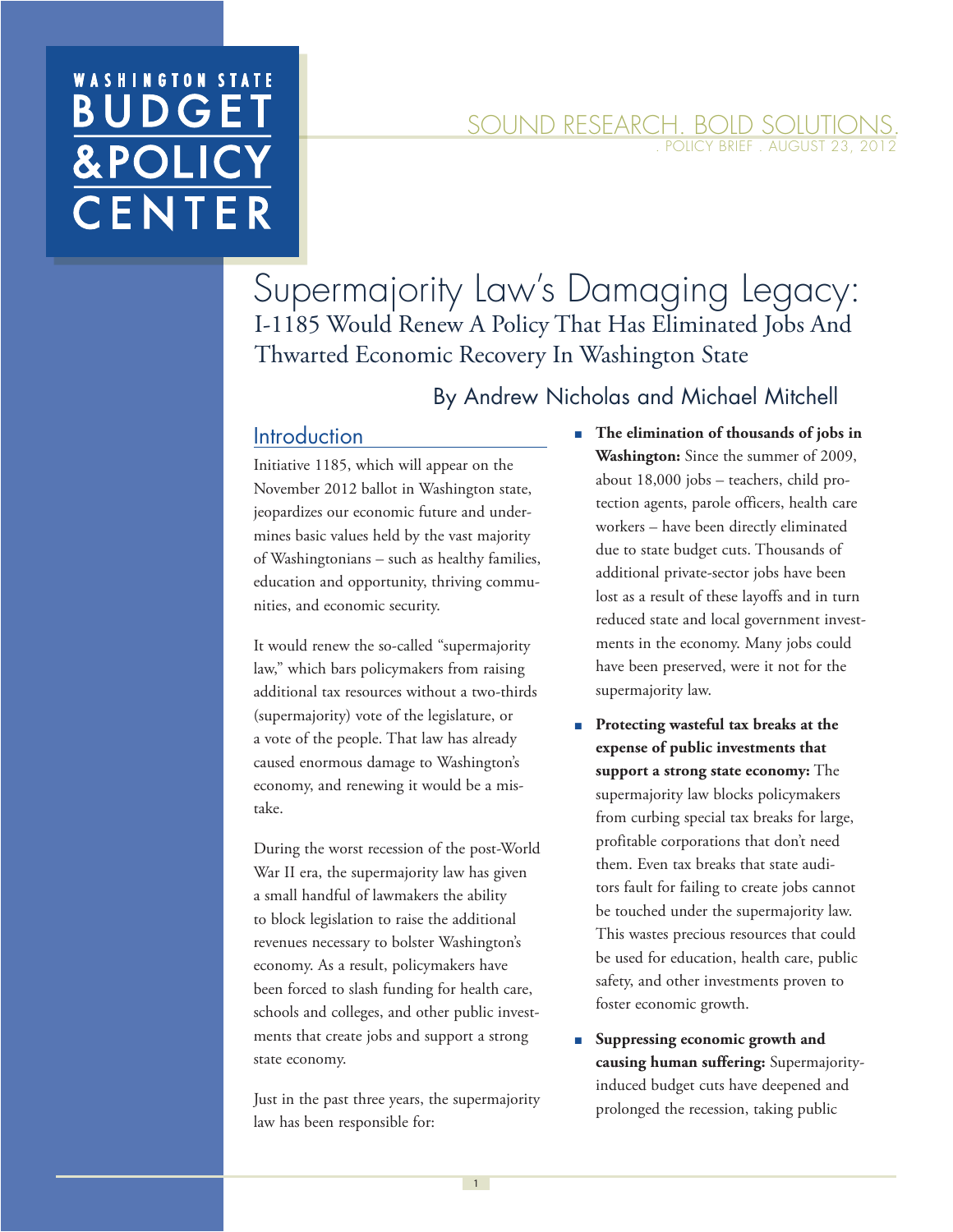resources out of the economy when they are most needed. Cuts to education, health care, and other services have also taken an enormous human toll. Thousands of seniors can no longer afford prescription drugs. Large reductions to basic food assistance mean many households must go without nutritious meals or choose between food and other necessities.

■ Reducing opportunities for the next genera**tion of Washingtonians:** The supermajority law has been especially harmful to young workers and families. Prospects of long-term prosperity and economic opportunity have been dimmed by short-sighted budget cuts to higher education, work supports largely utilized by young working families, and health care. The next generation of Washingtonians will shoulder most of the economic damage caused by the law, jeopardizing Washington's middle class.

It didn't have to be this way. Without the supermajority law, policymakers could have taken a more responsible and balanced approach to the downturn – one that included new revenue to save jobs and protect basic public priorities and values.

As long as Washington state is saddled with the onerous supermajority law, the state will not be able to make job-creating investments in transportation, public safety, health care, and education. If I-1185 is allowed to cement the law into place for another two years, those investments will continue to erode, forcing the next generation of Washingtonians to accept fewer jobs and limited opportunities.

It is not clear whether the supermajority law is even legal under the Washington State Constitution. Later this year, around the time voters will be deciding whether to approve I-1185 on the November ballot, the State Supreme Court will review the law. No matter how the Court rules, the supermajority law is a destructive policy that has done great damage to Washington state.

# Power To The Few

For much of the last two decades, the supermajority law has given a small handful of lawmakers de facto control over the state budget. The law, which has been on the books in various forms since 1993, bars policymakers from raising taxes without a two-thirds vote of the legislature or a vote of the people. It allows as few as 17 state Senators (one-third of the 49-member chamber) to block legislation that would raise revenues to support state and local public health, education, and safety investments.

The supermajority law has made it nearly impossible for lawmakers to take a responsible and balanced approach to Washington's ongoing economic problems. Instead, just a handful of lawmakers – those who are ideologically opposed to any tax increase for any purpose – have forced the majority to accept unnecessarily deep cuts to public health and education priorities in the last few years.

Figure 1 illustrates just how lopsided Washington's approach to the Great Recession has been under the supermajority law. Since 2009, for every one dollar in new revenue raised to support higher education, child care, and other economic investments, more than \$17 has been cut from those services. In fact, tax increases and other revenue enhancements account for a mere four percent of the actions taken to balance the state budget over the past three years.<sup>1</sup>

#### Protecting wasteful tax breaks

The supermajority law is so broad that it has prevented lawmakers from raising additional resources simply by ending wasteful tax breaks – even those that don't create jobs and that predominantly benefit large, profitable corporations. It requires two-thirds of the legislature to modify or eliminate a tax break, but a simple majority to create one. This unequal treatment, making it far easier to create a new tax break than to weed out an underperforming one, has greatly under-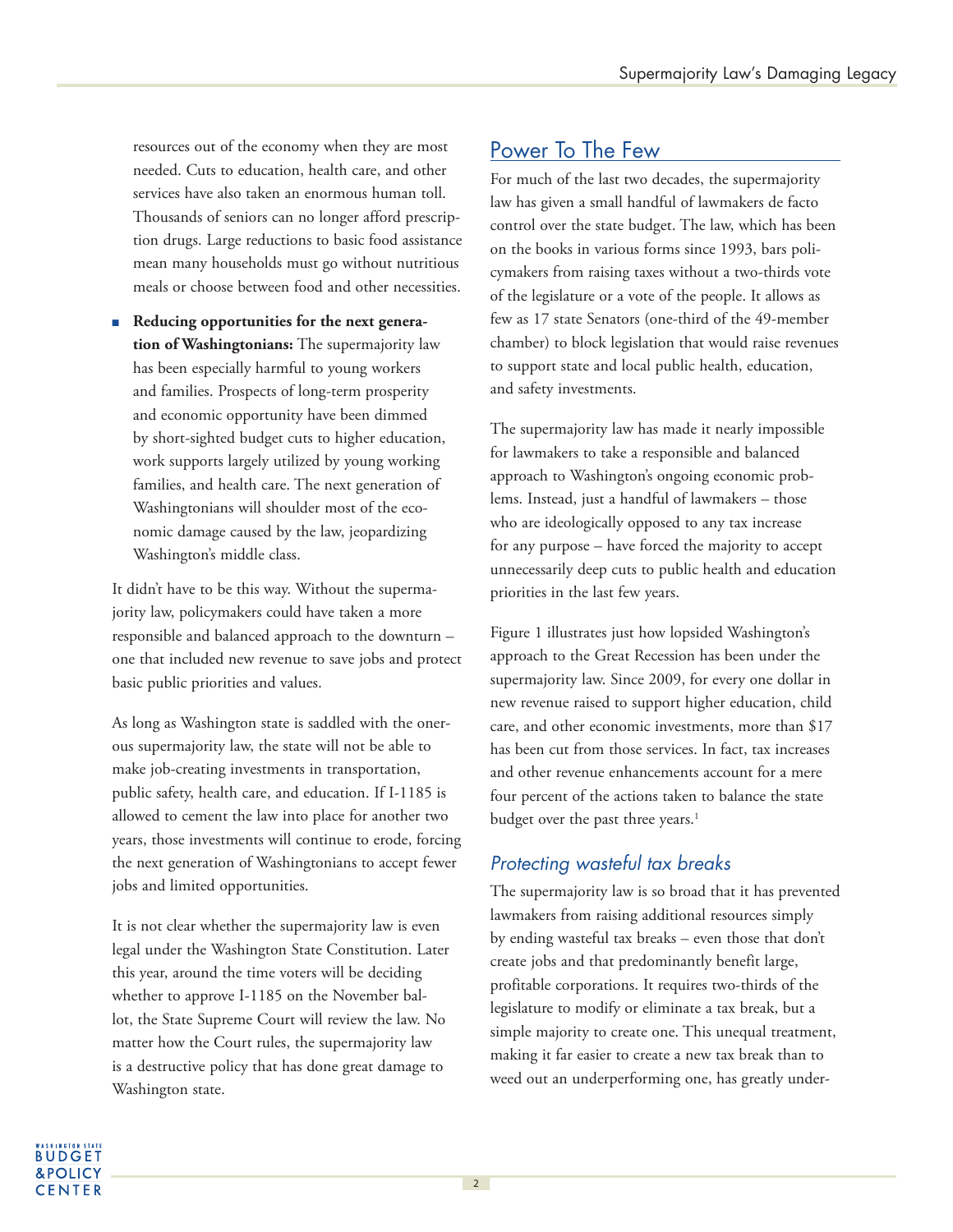# **Figure 1: Damaging Public Service Cuts Dwarf Job-Saving Revenue Increases**

Actions taken to balance the state budget since 2009



mined transparency and accountability in Washington's entire budget process.<sup>2</sup>

Many of the 640 tax breaks on the books in Washington state have no proven ability to create jobs. Since 2007, the Joint Legislative Audit Review Committee (JLARC) has evaluated the performance of state tax breaks, with most subject to scrutiny at least once every ten years. So far, JLARC has reviewed 120 tax breaks. It has recommended terminating six because they do not fulfill their intended purpose and re-examining or clarifying another 29 that have no explicit public purpose whatsoever.<sup>3</sup>

Because of the supermajority law, the legislature has not been able to terminate a single tax break in accordance with JLARC's findings. In early 2012, one tax break – a wasteful Business and Occupation (B&O) tax deduction claimed mostly by large out-of-state banks – was narrowed.<sup>4,5</sup> However, in exchange for agreeing to limit that tax break, a small group of legislators successfully demanded the expansion and

extension of other tax breaks. As a result, the state will actually lose more revenue from these expanded tax breaks in coming years than it will able to recoup from the bank deduction.<sup>6</sup>

# Damaging Legacy

Even in normal economic times, the supermajority law has prevented lawmakers from providing adequate funding for higher education, health care, and other public investments essential to building a modern and competitive state economy. However, the greatest economic damage from the law has occurred just in the past few years.

# Thousands of jobs needlessly eliminated

Tens of thousands of Washingtonians have lost jobs as a result of the Great Recession, and the supermajority law has made the situation far worse than it otherwise would have been. Without the law, policymakers could have responded to the recession with a balanced mix of targeted budget cuts and some tax increases. Such a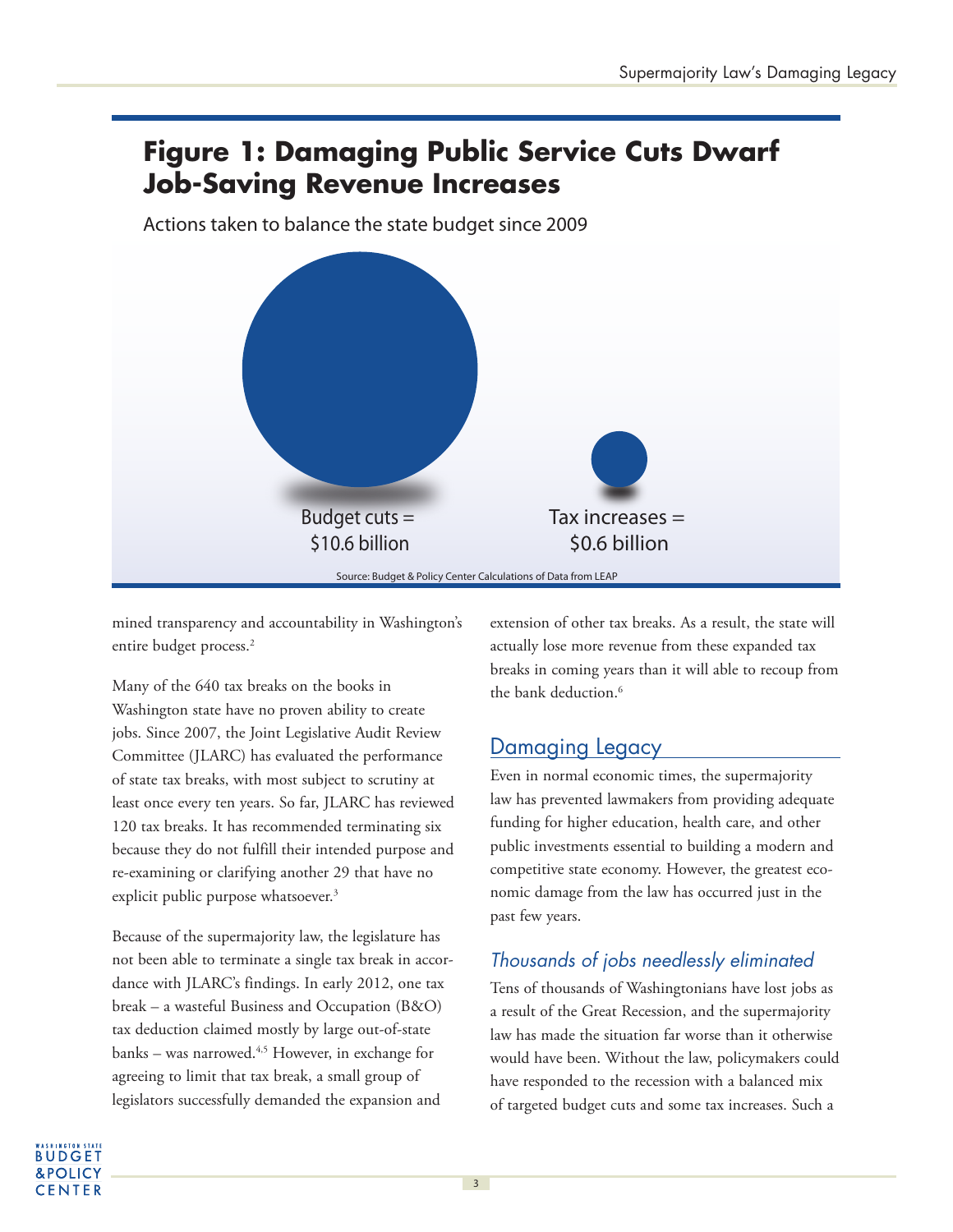balanced approach would have saved many jobs – both in the public and private sectors – and would have preserved core public health and education investments.

Instead, the supermajority law forced policymakers to cut public investments by \$10.6 billion since 2009.<sup>7</sup> This damaging, all-cuts approach to the recession eliminated health care, child care, worker re-training, and other economic services right when they were most needed. It also eliminated thousands of jobs.

Since the deepest part of the recession in June 2009, the jobs of nearly 18,000 child protection workers, parole officers, health care workers, and other frontline public workers have been lost.<sup>8</sup> As Figure 2 shows, while private sector employment has increased by about 3 percent (83,200 jobs) since summer 2009, the state and local government workforce has declined by nearly 4 percent (17,800 jobs) during the same period.

That drop has significantly held down growth in total employment and has held back a broader economic

recovery in Washington state. Without the loss of teachers, parole officers, child protection workers, and other state and local government employees, the economy would have added at least 83,000 new jobs since  $2009$  – well above the actual growth of 65,400 jobs.<sup>9</sup>

#### Supermajority law has eliminated privatesector jobs too

The supermajority law didn't just eliminate the jobs of teachers, public health workers, and parole officers. Thousands of private-sector workers have also lost jobs as a result of the unnecessarily deep state budget cuts.<sup>10</sup> That's because:

■ **Cuts have hurt thousands of private businesses that contract with the state:** Washington's state and local governments contract with thousands of local businesses and nonprofit organizations to build and maintain roads, bridges, and other transportation infrastructure; provide medical, dental, and mental health care; and do family counseling and other important public services. Jobs were

# **Figure 2: Public Sector Job Losses Harming Recovery**

Percent change in employment in Washington state since June 2009, private sector vs. state & local government

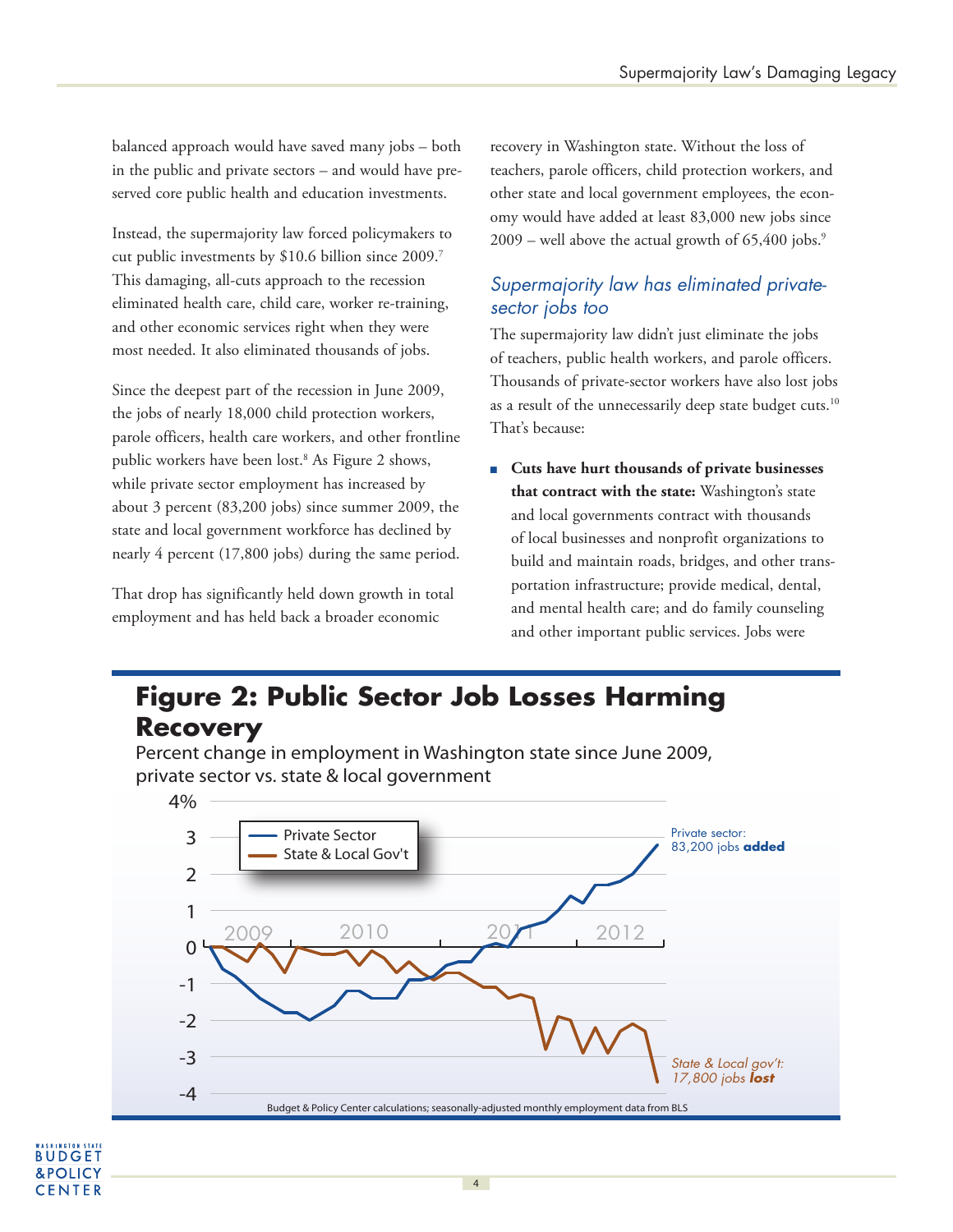eliminated as the state reduced purchases and lowered payments to these businesses. As of 2009, 41 percent of human service nonprofits that contract with the state or local governments in Washington have been forced to lay off staff as a result of budget cuts.<sup>11</sup> Today, that share is certainly much higher due to an additional \$5 billion in cuts to public health, education, safety services enacted since 2009.

■ Laid-off teachers and other public-sector work**ers can't fully participate in the economy:** When teachers, nurses, child care workers, or other public-sector employees lose their jobs, they must sharply curtail their spending in order make ends meet. They reduce their purchases of goods and services from local businesses. When 18,000 workers stop buying, the whole economy suffers, and businesses are forced to eliminate jobs or postpone hiring additional workers. That is exactly what has happened in Washington state.

Were it not for the supermajority law, many of these jobs could have been saved.

### The human toll of the supermajority law

Beyond the economic damage they have done, state budget cuts have greatly harmed thousands of workers, children, seniors, and people with disabilities in other ways. Since 2009:

- More than 66,000 Washingtonians have lost health coverage, forcing them to go without care or seek expensive ER services that make the system more costly for all of us.<sup>12</sup>
- The number of kids in K-12 increased by 12,135 between 2008 and 2010, but the number of teachers in classrooms shrunk by nearly 3,000.<sup>13</sup>
- Roughly 20,000 individuals who cannot work due to a disability have seen their income support van $ish.<sup>14</sup>$
- Funding for Regional Support Networks, which manage and coordinate mental health care for over 120,000 people, has been slashed, leaving many without needed care.<sup>15</sup>
- Basic food assistance was halved for about 14,000 struggling people, forcing them to choose between nutritious meals and other neccessities.<sup>16</sup>
- More than 180,000 have lost dental care, eyeglasses, hearing devices, and podiatry services.<sup>17</sup>
- More than 50,000 seniors have lost prescription drug assistance, making vital medication too expensive for many.<sup>18</sup>
- Use of Maternity Support Services a program shown to improve maternal and child health outcomes – has fallen by as much as 40 percent in some counties.<sup>19</sup>

These and other severe cuts to core public priorities have made the recession deeper and more painful than it otherwise would have been. However, it's the next generation of Washingtonians that will shoulder most of the economic damage caused by the supermajority requirement.

### Less opportunity for future workers

The supermajority requirement has jeopardized the economic future of Washington state. Young adults, whether pursuing higher education or beginning their professional lives, are coming of age during a dismal economic reality – one that translates into lower-thanexpected lifetime earnings and diminished careers.<sup>20</sup> As young workers age, long-term reductions in income and well-being mean a future of less prosperity, limited economic growth, and a weakened middle class.

In the past, when young adults have struggled with a poor economy, the state has responded with sustained investments that encourage opportunity and a strong economy by adequately funding higher education, basic supports for lower-income working people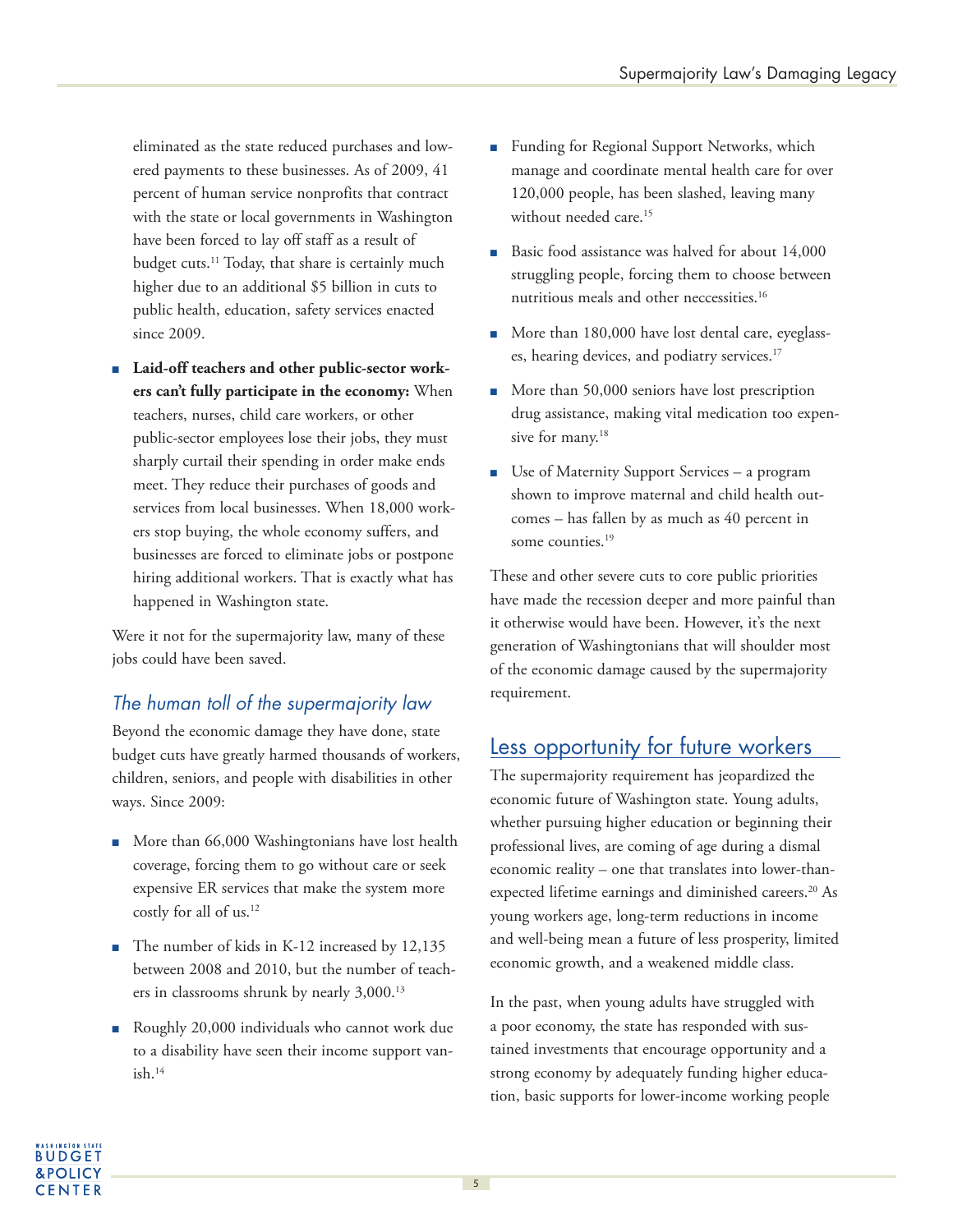# **Why Raising Taxes Would Have Saved Jobs and Mitigated Economic Damage**

State policymakers can do much to mitigate job losses and reduce overall economic damage during a recession, but not with a supermajority requirement for revenue increases standing in the way.

Losing a job greatly compromises workers' ability to support their families, get adequate health insurance, and make ends meet. As cash-strapped households rein-in spending, local businesses are forced to eliminate even more jobs due to the reduced demand for their products or services.

State governments can help break this destructive cycle and limit total economic damage by maintaining investments in public services. During a recession, preserving health care, job-training, higher education, and other economy-building public investments helps to stem job losses because to keep delivering these important public services, the state must maintain (or even increase) its purchases of goods and services from local businesses. In doing so, it helps keep consumer demand high, which in turn supports the public and private sector jobs that help meet that demand.

But mass layoffs and reductions in consumer spending also greatly reduce tax resources that pay for public health, education, and safety investments. To keep the state budget in balance, policymakers must either raise taxes or sharply cut these important investments.

Given those choices, severely cutting public services is the most damaging action a state can take during a recession, according to two highly regarded economists -- Nobel Prize winner Joseph Stiglitz of Columbia University, and Peter Orszag, former director of the federal Office of Management and Budget.<sup>a,b</sup> While both budget cuts and tax increases reduce demand, budget cuts do more overall damage to a state's economy, they argue.

That's because budget cuts directly reduce a state's investment in the local economy on a dollarfor-dollar basis. In other words, every dollar cut from public services is directly removed from the state economy - due to a combination of reduced purchases from local businesses, salary reductions for public sector workers, and lower support payments to struggling workers and families.

On the other hand, tax increases – especially those targeted to higher income households – do not reduce demand on a dollar-for-dollar basis. That's because some of the money used to pay the additional taxes comes from either savings, which would not otherwise be spent in the local economy; or reduced purchases of goods from other states, which would have no impact on the local economy.

Unfortunately, the supermajority law has forced policymakers in Washington state to take the most damaging, cuts-only approach to the Great Recession. By blocking additional resources to maintain crucial health, education, and safety investments, the law has forced some \$10.6 billion in damaging cuts to these assets since 2009. Without a change in direction, these cuts will continue to hold down Washington's economic recovery.

a.Peter Orszag and Joseph Stiglitz, "Budget Cuts vs. Tax Increases at the State Level:Is One More Counter-Productive than the Other During a Recession?" Center on Budget and Policy Priorities, November 2001, http://www.cbpp.org/cms/index.cfm?fa=view&id=1346.

b.Nicholas Johnson, "Budget Cuts or Tax Increases at the State Level: Which Is Preferable When the Economy Is Weak?, Center on Budget and Policy Priorities, April 2010, http://www.cbpp.org/cms/?fa=view&id=1032.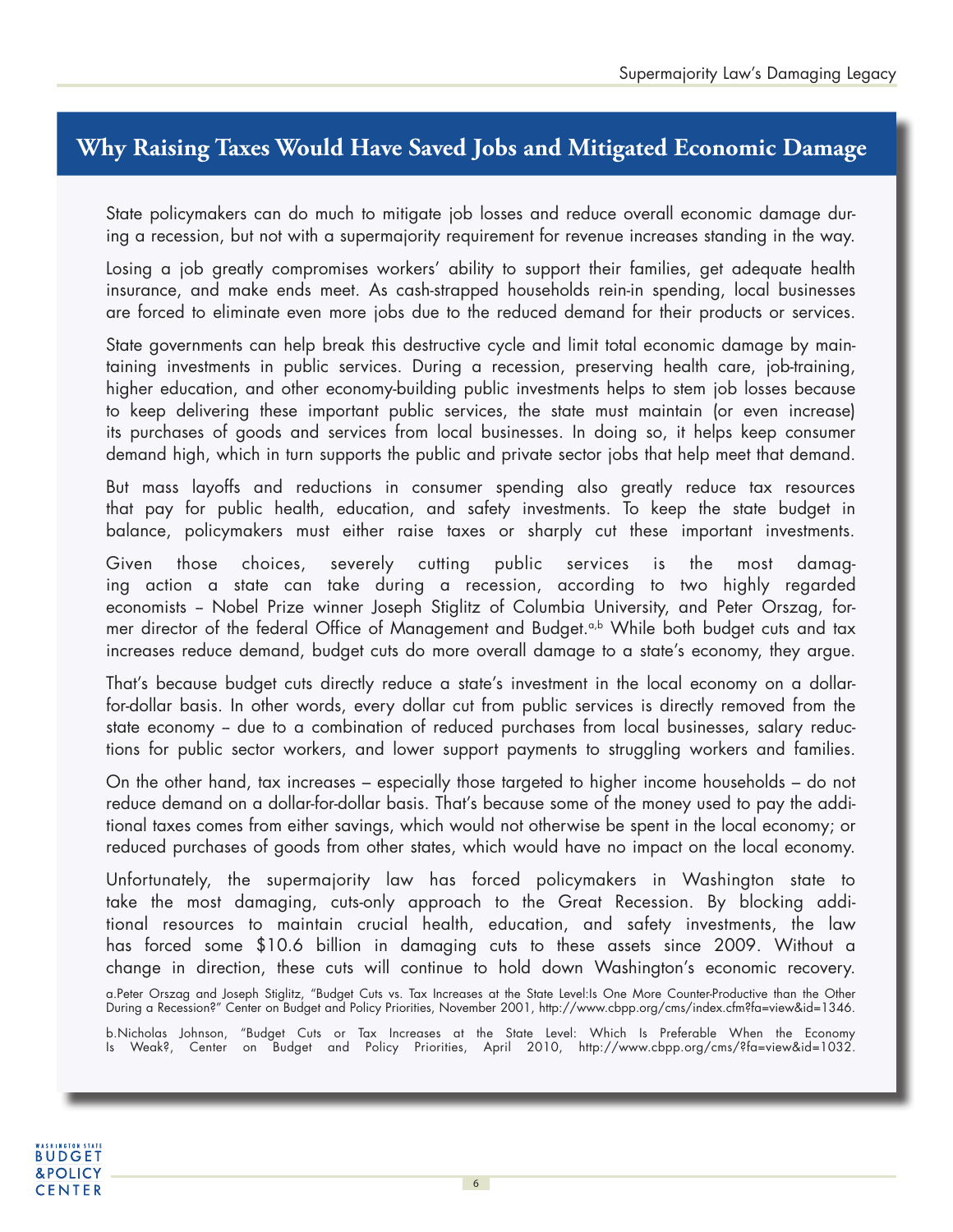#### **Cuts to Basic Health Plan Felt Hardest by Young Adults**

Percent share of adult BHP disenrollment, by age group, 2009-12



and investments in public health. During the Great Recession, the supermajority requirement prevented the state from taking this normal course of action.

Young adults have paid the price. Since 2009, cuts to the higher education system have resulted in a 94 percent increase in the average cost to attending four-year college in Washington state.<sup>21</sup> Temporary Assistance for Needy Families (TANF), a program in which nearly three out of five adults served are between ages 18 and 30, was cut by  $$127$  million this past legislative special session.<sup>22</sup>

As noted above, since the beginning of 2009, cuts to the Basic Health Plan have cost some 66,000 lower- and moderate-income adults their health insurance. Young Washingtonians have been hit hard: 52 percent of those who lost coverage were age 39 or younger (Figure 3).<sup>23</sup> Our state's young adults are facing higher barriers to care and more out-of-pocket costs, which could saddle them with high levels of debt for years to come.

Young Washington state residents who work hard and have played by the rules, through no fault of their own, see opportunity slipping away through higher tuition costs, fewer available work supports, and heightened fears of unanticipated health care expenses. The supermajority law means a steeper climb to prosperity for our future small business owners, community leaders, middle class families and, consequently, all Washingtonians.

# **Conclusion**

Initiative 1185 would renew a law that has greatly undermined core public values held by the vast majority of Washingtonians – such as education and opportunity, thriving communities, economic security, and healthy families. By giving a small handful of lawmakers de facto control of the state budget, the supermajority law compromises Washington state's democratic institutions and the republican form of government they support.

Under the law, policymakers have been forced to cut some \$10.6 billion in funding for essential public investments that create jobs and build a strong state economy. These cuts have eliminated thousands of jobs in Washington state and have stifled economic growth. They have also taken an enormous toll on the health and well-being of workers and families from Aberdeen to Spokane, while reducing opportunities for the next generation of Washingtonians.

It doesn't have to be this way, however. Without the supermajority law, Washingtonians would be empowered to make crucial investments needed to create jobs and build a more prosperous state for years to come.

# Acknowledgments

*The Budget & Policy Center gratefully acknowledges the support of the Annie E. Casey Foundation, Bill & Melinda Gates Foundation, Paul G. Allen Family Foundation, Campion Foundation, Northwest Area Foundation, Stoneman Family Foundation, Washington Progress Fund, Women's Funding Alliance, and The Seattle*